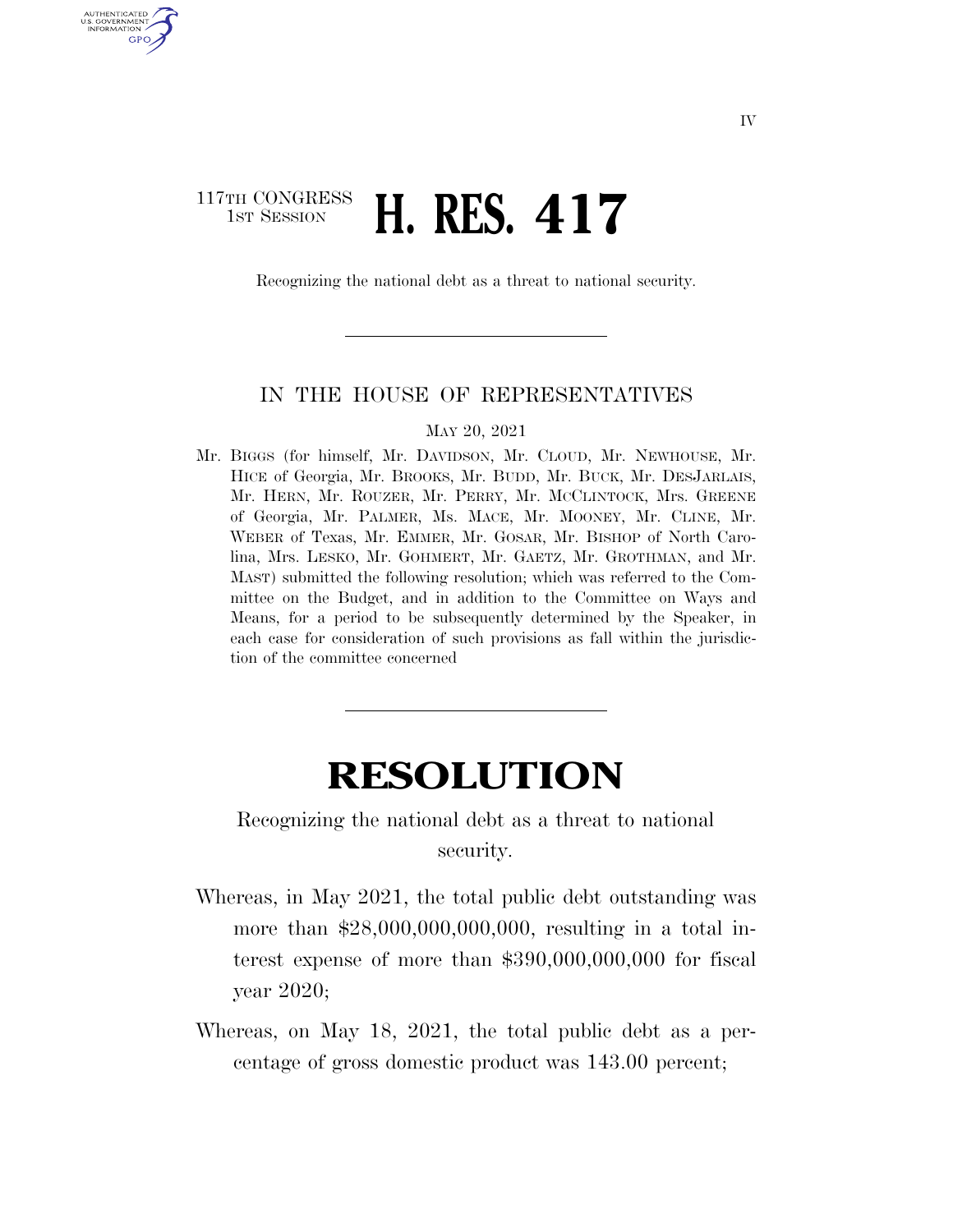- Whereas, on May 18, 2021, the debt owed per citizen was \$84,940 and \$225,309 per taxpayer;
- Whereas the last balanced Federal budget was signed into law in 1997;
- Whereas, in fiscal year 2020, Federal tax receipts totaled \$3,420,000,000,000, but Federal outlays totaled \$6,652,000,000,000, leaving the Federal Government with a 1-year deficit of \$3,132,000,000,000;
- Whereas every year since the last balanced Federal budget was signed in 1997, Congress has failed to maintain a fiscally responsible budget and has typically relied on raising the debt ceiling;
- Whereas the House of Representatives failed to pass a balanced budget for fiscal year 2019 and failed to restore regular order to the legislative process by not allowing Representatives to offer and debate amendments;
- Whereas regular order permits the House of Representatives to separately debate and adopt all appropriations bills in a timely fashion and facilitates congressional oversight of Federal spending;
- Whereas the Social Security and Medicare Boards of Trustees project that the Federal Hospital Insurance Trust Fund will be depleted in 2026;
- Whereas the Social Security and Medicare Boards of Trustees project that the Federal Old-Age and Survivors Insurance Trust Fund and the Federal Disability Insurance Trust Fund will be depleted in 2031;
- Whereas the credit rating of the United States was reduced by Standard and Poor's from AAA to AA+ on August 5, 2011, and has remained at that level since that date;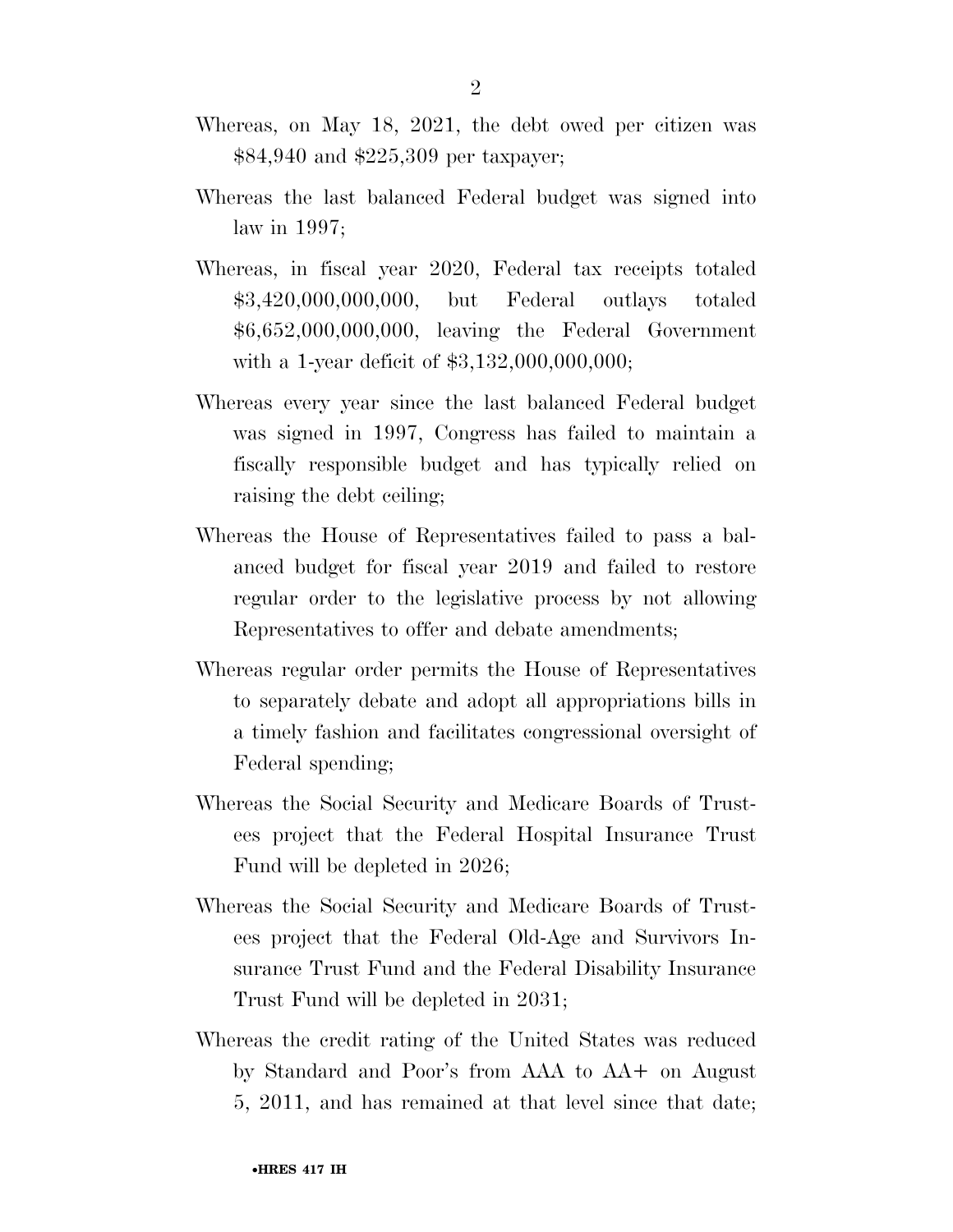- Whereas without a targeted effort to balance the Federal budget, the credit rating of the United States is certain to continue to fall;
- Whereas improvements in the business climate in populous countries, and aging populations around the world, will likely contribute to higher global interest rates;
- Whereas more than \$7,000,000,000,000 of Federal debt is owned by individuals not located in the United States, including more than \$1,000,000,000,000 of which is owned by individuals in China;
- Whereas China and the European Union are developing alternative payment systems to weaken the dominant position of the United States dollar as a reserve currency;
- Whereas rapidly increasing interest rates will squeeze all policy priorities of the United States, including defense policy and foreign policy priorities;
- Whereas, on April 12, 2018, former Secretary of Defense James Mattis warned that ''any Nation that can't keep its fiscal house in order eventually cannot maintain its military power'';
- Whereas, on March 6, 2018, former Director of National Intelligence Dan Coats warned: ''Our continued plunge into debt is unsustainable and represents a dire future threat to our economy and to our national security'';
- Whereas, on November 15, 2017, former Secretaries of Defense Leon Panetta, Ash Carter, and Chuck Hagel warned: ''Increase in the debt will, in the absence of a comprehensive budget that addresses both entitlements and revenues, force even deeper reductions in our national security capabilities''; and